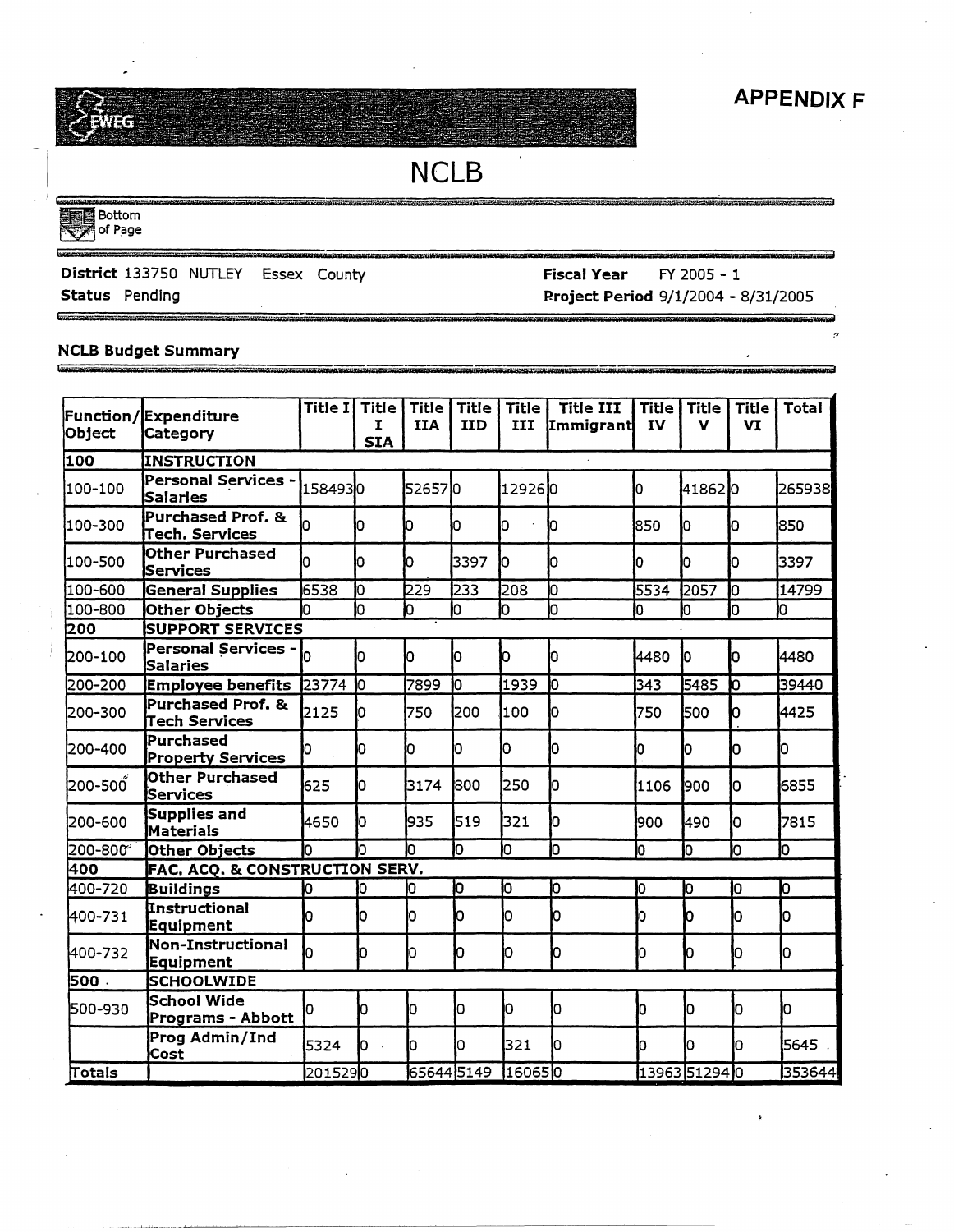

'

# IDEA-B Basic



## **District** 133750 NUTLEY Essex County

**Status** Pending

**Fiscal Year** FY 2005 - 1 **Project Period** 9/1/2004 - 8/31/2005

## **New Jersey Department of Education Individuals with Disabilities Education Act, Part B Basic (Ages 3-21) Application**

Budget Summary

**FY 2005** - **1** 

Help·

| Function/<br>Object | <b>Expenditure Category</b>                           | <b>Public</b><br>Amount | <b>Non Public</b><br>Amount | <b>Total</b><br>Amount |                   |  |  |  |  |  |
|---------------------|-------------------------------------------------------|-------------------------|-----------------------------|------------------------|-------------------|--|--|--|--|--|
| 100                 | <b>INSTRUCTION</b>                                    |                         |                             |                        |                   |  |  |  |  |  |
| 100-100             | Personal Services -<br>Salaries                       | 99610                   | ю                           | 99610                  | 100-100 View/Edit |  |  |  |  |  |
| 100-300             | <b>Purchased Prof. &amp; Tech</b><br><b>Services</b>  | 39600                   | lo.                         | 39600                  | 100-300 View/Edit |  |  |  |  |  |
| 100-500             | <b>Other Purchased</b><br><b>Services</b>             | 515373                  | O                           | 515373                 | 100-500 View/Edit |  |  |  |  |  |
| 100-600             | <b>General Supplies</b>                               | 2300                    | 14232                       | 16532                  | 100-600 View/Edit |  |  |  |  |  |
| 100-800             | <b>Other Objects</b>                                  | lo.                     | Ю                           | b                      | 100-800 View/Edit |  |  |  |  |  |
| 200                 | <b>SUPPORT SERVICES</b>                               |                         |                             |                        |                   |  |  |  |  |  |
| 200-100             | <b>Personal Services -</b><br>Salaries                | 33212                   | Ю                           | 33212                  | 200-100 View/Edit |  |  |  |  |  |
| 200-200             | <b>Employee Benefits</b>                              | 13101                   | ю                           | 13101                  | 200-200 View/Edit |  |  |  |  |  |
| 200-300             | Purchased Prof. & Tech.<br>Services                   | 5000                    | 0                           | 5000                   | 200-300 View/Edit |  |  |  |  |  |
| 200-400             | <b>Purchased Property</b><br>Services                 | O                       | 0                           | Iо                     | 200-400 View/Edit |  |  |  |  |  |
| 200-500             | <b>Other Purchased</b><br>Services                    | 850                     | lO.                         | 850                    | 200-500 View/Edit |  |  |  |  |  |
| 200-600             | Supplies and Materials                                | 200                     | O                           | 200                    | 200-600 View/Edit |  |  |  |  |  |
| 200-860             | Indirect Cost                                         | Ю                       | b                           | 0                      |                   |  |  |  |  |  |
| 400                 | <b>FAC ACQ. &amp; CONSTRUCTION SERV.</b>              |                         |                             |                        |                   |  |  |  |  |  |
| 400-731             | Instructional Equipment 0                             |                         | ю                           | 0                      | 400-731 View/Edit |  |  |  |  |  |
| 400-732             | Non Instructional<br>Equipment                        | ю                       | Ю                           | Ю                      | 400-732 View/Edit |  |  |  |  |  |
| 520                 | <b>OTHER</b>                                          |                         |                             |                        |                   |  |  |  |  |  |
| 520-930             | Schoolwide Programs:<br><b>Abbott</b>                 | lо                      | lо                          | O                      |                   |  |  |  |  |  |
|                     | <b>TOTAL PROJECT</b><br><b>EXPENDITURES</b>           | 709246                  | 14232                       | 723478                 |                   |  |  |  |  |  |
|                     | <b>IDEA-B Basic Allocation</b>                        |                         |                             | 723478                 |                   |  |  |  |  |  |
|                     | Difference between allocation &<br>total Basic budget |                         |                             | lо                     |                   |  |  |  |  |  |
|                     | Non Public Proportional Share                         |                         | 14232                       | <b>Edit/View</b>       |                   |  |  |  |  |  |

\*\*\* All budget items are subject to individual review and must demonstrate that proposed expenditures are for services to students with disabilities.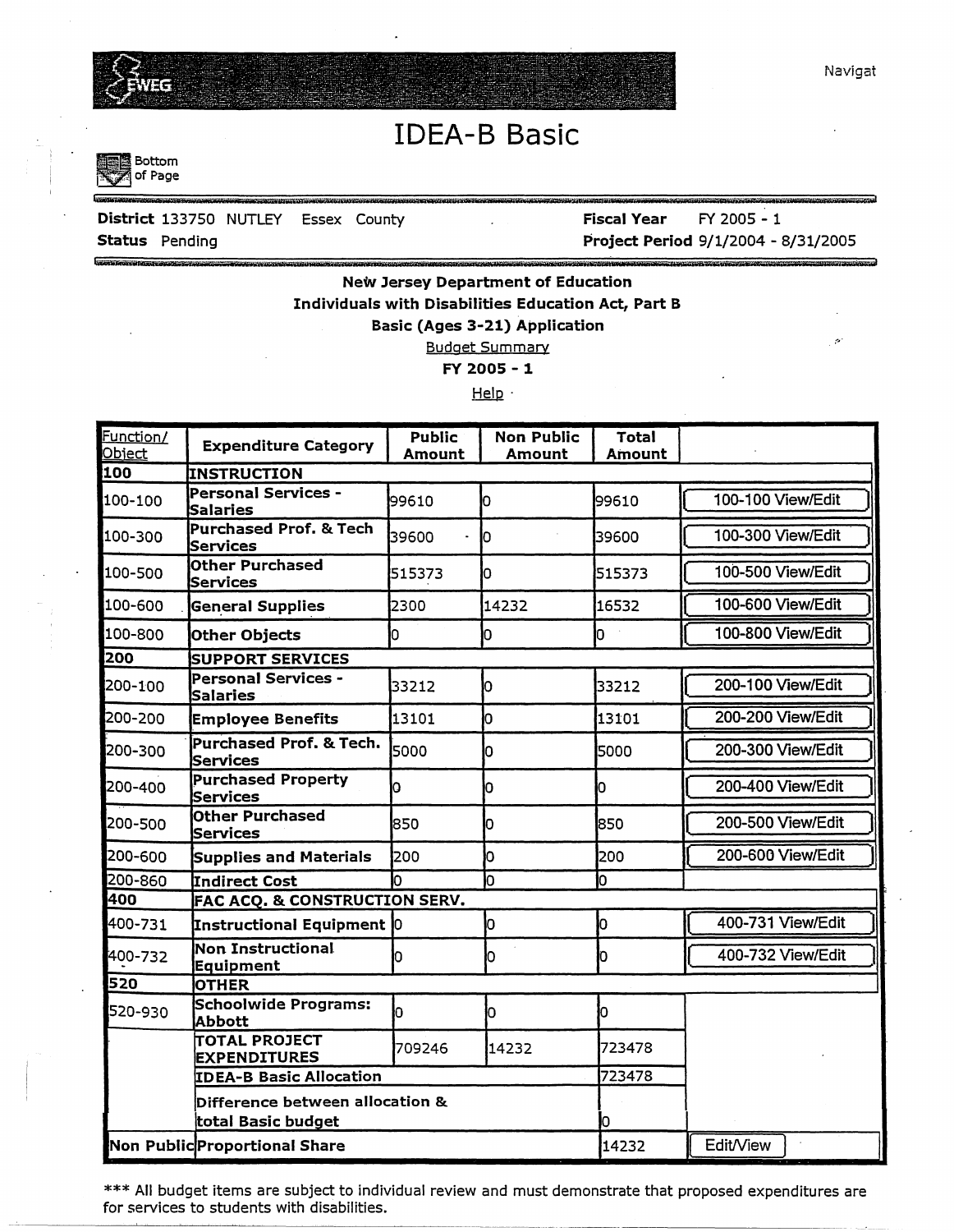

# IDEA-B Preschool

**Bottom** of Page

## **District** 133750 NUTLEY Essex County **Status** Pending

**Fiscal Year** FY 2005 - 1 **Project Period** 9/1/2004 - 8/31/2005

### **New Jersey Department of Education Individuals with Disabilities Education Act, Part B Preschool (Ages 3, 4** & **5) Applicaton**  Budget Summary

**FY 2005** - **1** 

Help

| Function/<br>Object | <b>Expenditure Category</b>                   | <b>Public</b><br>Amount | <b>Non Public</b><br>Amount | <b>Total</b><br>Amount |                   |  |  |  |  |  |
|---------------------|-----------------------------------------------|-------------------------|-----------------------------|------------------------|-------------------|--|--|--|--|--|
| 100                 | <b>INSTRUCTION</b>                            |                         |                             |                        |                   |  |  |  |  |  |
| 100-100             | Personal Services -<br><b>Salaries</b>        | 26260                   | o                           | 26260                  | 100-100 View/Edit |  |  |  |  |  |
| 100-300             | <b>Purchased Prof. &amp; Tech</b><br>Services | o                       | 10                          | 0                      | 100-300 View/Edit |  |  |  |  |  |
| 100-500             | <b>Other Purchased</b><br><b>Services</b>     | 121                     | IO.                         | 121                    | 100-500 View/Edit |  |  |  |  |  |
| 100-600             | <b>General Supplies</b>                       | lO                      | 0                           | Ò.                     | 100-600 View/Edit |  |  |  |  |  |
| 100-800             | <b>Other Objects</b>                          | ю                       | 0                           | ю                      | 100-800 View/Edit |  |  |  |  |  |
| 200                 | <b>SUPPORT SERVICES</b>                       |                         |                             |                        |                   |  |  |  |  |  |
| 200-100             | <b>Personal Services -</b><br><b>Salaries</b> | Ю                       | O                           | ю                      | 200-100 View/Edit |  |  |  |  |  |
| 200-200             | <b>Employee Benefits</b>                      | 3449                    | 0                           | 3449                   | 200-200 View/Edit |  |  |  |  |  |
| 200-300             | Purchased Prof. & Tech.<br>Services           | lo                      | O                           | O                      | 200-300 View/Edit |  |  |  |  |  |
| 200-400             | <b>Purchased Property</b><br>Services         | ю                       | n                           | O                      | 200-400 View/Edit |  |  |  |  |  |
| 200-500             | <b>Other Purchased</b><br>Services            | lо                      | IO.                         | 10                     | 200-500 View/Edit |  |  |  |  |  |
| 200-600             | Supplies and Materials                        | Iо                      | h                           | Iо                     | 200-600 View/Edit |  |  |  |  |  |
| 200-860             | <b>Indirect Cost</b>                          |                         | h                           | 0                      |                   |  |  |  |  |  |
| 400                 | FAC ACQ. & CONSTRUCTION SERV.                 |                         |                             |                        |                   |  |  |  |  |  |
| 400-731             | Instructional Equipment 0                     |                         | ю                           | o                      | 400-731 View/Edit |  |  |  |  |  |
| 400-732             | <b>Non Instructional</b><br>Equipment         | Iо                      | Ю                           | Ю                      | 400-732 View/Edit |  |  |  |  |  |
| 520                 | <b>OTHER</b>                                  |                         |                             |                        |                   |  |  |  |  |  |
| 520-930             | Schoolwide Programs:<br>Abbott                | o                       | lO                          | 0                      |                   |  |  |  |  |  |
|                     | <b>TOTAL PROJECT</b><br><b>EXPENDITURES</b>   | 29830                   | Ю                           | 29830                  |                   |  |  |  |  |  |
|                     | <b>IDEA-B Preschool Allocation</b>            |                         | 29830                       |                        |                   |  |  |  |  |  |
|                     | Difference between allocation &               |                         |                             |                        |                   |  |  |  |  |  |
|                     | total Preschool budget                        |                         | Iо                          |                        |                   |  |  |  |  |  |
|                     | Non Public Proportional Share                 |                         |                             | O                      | Zero Count        |  |  |  |  |  |

\*\*\* All budget items are subject to individual review and must demonstrate that proposed expenditures are for services to students with disabilities.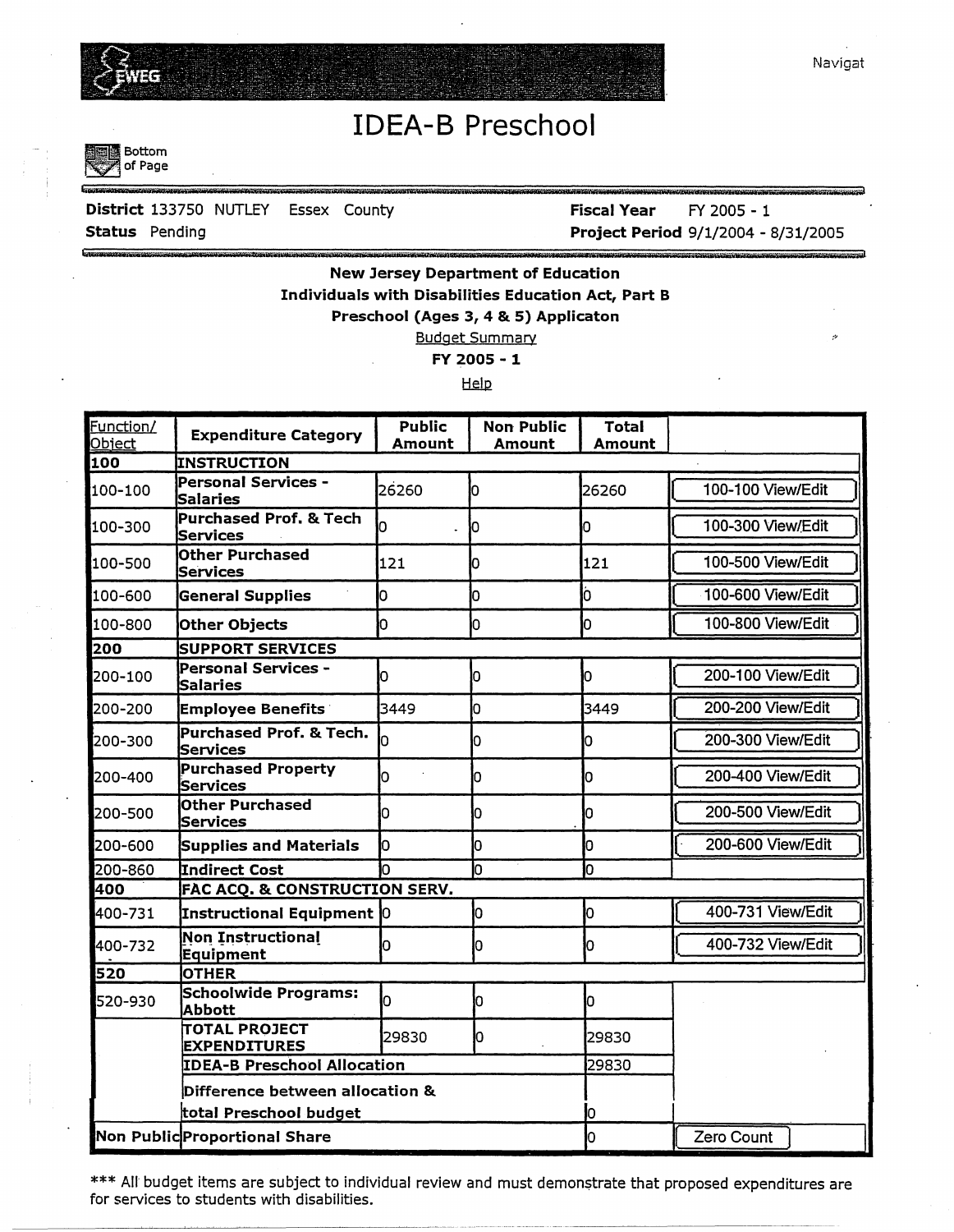## New Jersey Department of Education OFFICE OF VOCATIONAL - TECHNICAL, CAREER AND ADULT PROGRAMS Carl D. Perkins Vocational and Technical Education Act of 1998 and/or State Vocational Education

## FISCAL YEAR 2005 BUDGET SUMMARY FORM

A. CHECK ONE: **XX SECONDARY POSTSECONDARY** 

B. ELIGIBLE RECIPIENT: Nutley C. PROJECT NUMBER: 3750-05

| D.                                                         | Е.               | F.                   | G.                  | Η.           |
|------------------------------------------------------------|------------------|----------------------|---------------------|--------------|
| <b>EXPENDITURE CATEGORY</b>                                | <b>FUNCTION</b>  | <b>PROGRAM COSTS</b> | <b>ADMIN. COSTS</b> | <b>TOTAL</b> |
| `⊇<br>$\ddot{\phantom{0}}$                                 | & OBJECT<br>CODE |                      |                     | $(F + G)$    |
| <b>INSTRUCTION</b>                                         |                  |                      |                     |              |
| <b>Personal Services - Salaries</b>                        | 100-100          |                      |                     |              |
| Purchased Professional & Tech. Services                    | 100-300          |                      |                     |              |
| <b>Other Purchased Services</b>                            | 100-500          |                      |                     |              |
| <b>General Supplies</b>                                    | 100-600          | \$16,145             |                     | \$16,145     |
| Other Objects                                              | 100-800          |                      |                     |              |
| SUBTOTAL INSTRUCTION                                       |                  |                      |                     |              |
| <b>SUPPORT SERVICES</b><br>Personal Services - Salaries    | 200-100          |                      |                     |              |
| Personal Services-Employee Benefits                        | 200-200          |                      |                     |              |
| Purchased Prof. & Tech. Services                           | 200-300          | \$1,063              |                     | \$1,063      |
| Purchased Prof. Ed. Services                               | 200-320          |                      |                     |              |
| <b>Purchased Property Services</b>                         | 200-400          |                      |                     |              |
| <b>Other Purchased Services</b>                            | 200-500          |                      |                     |              |
| Travel                                                     | 200-580          |                      |                     |              |
| <b>Supplies and Materials</b>                              | 200-600          | \$692                |                     | \$692        |
| Other Objects                                              | 200-800          |                      |                     |              |
| <b>Indirect Costs</b>                                      | 200-860          |                      |                     |              |
| SUBTOTAL-SUPPORT SERVICES                                  |                  |                      |                     |              |
| <b>FAC ACQ &amp; CONSTRUCTION SERV</b><br><b>Buildings</b> | 400-720          |                      |                     |              |
| <b>Instructional Equipment</b>                             | 400-731          |                      |                     |              |
| Non-instructional Equipment                                | 400-732          |                      |                     |              |
| SUBTOTAL-FACILITIES ACQUISITION<br>& CONSTRUCTION SERVICES |                  |                      |                     |              |
| School-wide Programs: Abbott                               | 520-930          |                      |                     |              |
| School-wide Programs: Non-Abbott                           | 520-932          |                      |                     |              |
| TOTAL PROJECT EXPENDITURES                                 |                  | \$17,900             |                     | \$17,900     |

Revised January 23, 2004

I. **Dennis Obiack BUSINESS ADMINISTRATOR/CFO NAME** 

*I* 

**BUSINESS ADMINISTRATORICFO SIGNATURE**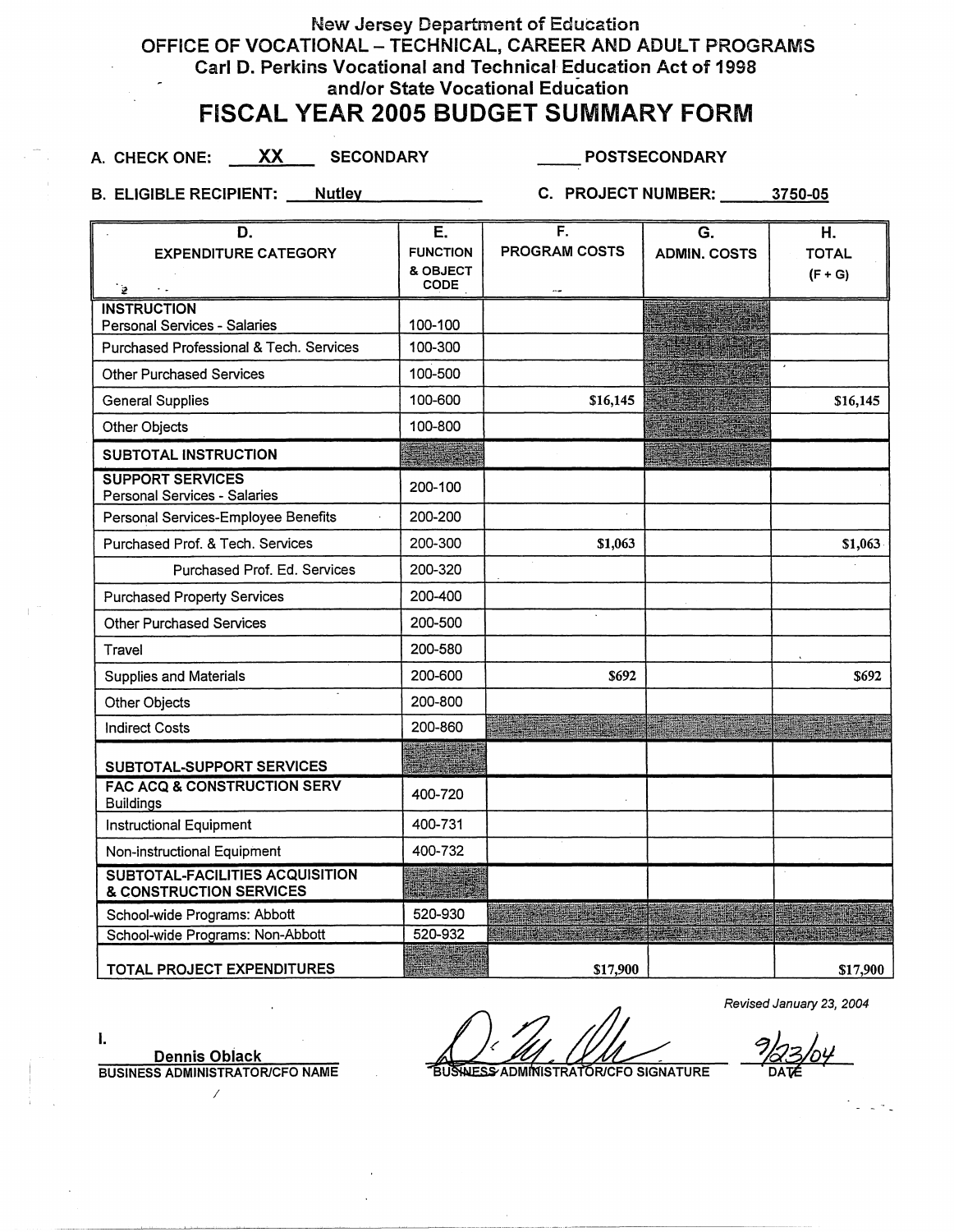

# $\begin{array}{l} \hline \text{Yellow} \\ \text{highlighted cells} \\ \hline \text{ingblighted cells} \end{array}$  Tiscal Year 2004<br>are locked

are locked **in the Carry-Over Application - Budget Summary - Proposed**<br>104 DROJECT CODE: NCLB 3750 -04 -04

**Carryover Project Period 9/1/04 to 8/31/05** 

| <b>EXPENDITURE</b>                   |         | <b>FUNDING SOURCES</b>    |                       |                              |                             |                         |                         |                  |                 |                |                 |
|--------------------------------------|---------|---------------------------|-----------------------|------------------------------|-----------------------------|-------------------------|-------------------------|------------------|-----------------|----------------|-----------------|
| <b>CATEGORY</b>                      |         | <b>TITLE I</b>            | TITLE I<br><b>NEG</b> | <b>TITLE I</b><br><b>DEL</b> | <b>TITLE!</b><br><b>SIA</b> |                         | TITLE II-A   TITLE II-D | <b>TITLE III</b> | <b>TITLE IV</b> | <b>TITLE V</b> | <b>TITLE VI</b> |
| <b>INSTRUCTION</b>                   |         |                           |                       |                              |                             |                         |                         |                  |                 |                |                 |
| Personal Services - Salaries         | 100-100 | \$9,455,00                | \$0.00                | \$0.00                       | \$0,00                      | \$0.00                  | \$0.00                  | \$0.00           | \$0.00          | \$12,022.00    | \$0.0           |
| Purchased Prof. & Tech. Services     | 100-300 | \$0.00                    | ′\$0,00               | \$0.00                       | \$0.00                      | 30,00                   | \$0.00                  | \$0.00           | \$0.00          | \$0.00         | \$0.0           |
| <b>Other Purchased Services</b>      | 100-500 | \$0.00                    | \$0.00                | -\$0,00                      | \$0.00                      | \$0.00                  | \$0.00                  | \$0.00           | \$0.00          | \$0,00         | \$0.0           |
| <b>General Supplies</b>              | 100-600 | \$5,000.00                | \$0,00                | \$0,00                       | \$0.00                      | \$5,480.00              | '\$800.00               | $-$ \$5,487.00   | \$7,759.00      | \$0.00         | \$0,0           |
| <b>Other Objects</b>                 | 100-800 | <sup>ಕ್ಕ</sup> ಿತ್:\$0.00 | -\$0.00               | \$0.00                       | \$0.00                      | :\$0.00                 | ে \$0.00∣               | \$0,00           | \$0.00          | \$0.00         | \$0.0           |
| <b>SUPPORT SERVICES</b>              |         |                           |                       |                              |                             |                         |                         |                  |                 |                |                 |
| Personal Services - Salaries         | 200-100 | \$0.00                    | \$0.00                | \$0.00                       | \$0.00                      | \$0.00                  | \$0.00                  | \$0.00           | \$0.00          | \$0.00         | \$0.0           |
| Personal Serv.-Employee Benefits     | 200-200 | \$1,418.00                | \$0.00                | \$0.00                       | \$0.00                      | \$0.00                  | :\$0.00                 | <b>\$0.00</b>    | \$0.00          | \$1,803.00     | \$0.0           |
| Purchased Prof. & Tech. Services     | 200-300 | \$0.00                    | \$0,00                | \$0.00                       | \$0.00                      | \$0.00                  | \$0.00                  | \$0.00           | \$0,00          | \$0.00         | -\$0.0          |
| Purchased Prof. - Ed. Services       | 200-320 | \$0.00                    | -\$0.00               | \$0,00                       | \$0.00                      | \$0,00                  | \$0.00                  | \$0.00           | \$0.00          | \$0.00         | \$0.0           |
| <b>Purchased Property Services</b>   | 200-400 | \$0.00                    | \$0.00                | \$0.00                       | $-$ \$0.00                  | \$0.00                  | -\$0,00                 | \$0.00           | \$0.00          | \$0.00         | \$0,00          |
| <b>Other Purchased Services</b>      | 200-500 | \$0.00                    | <b>\$0.00</b>         | \$0.00                       | -\$0.00                     | \$0.00J                 | \$0.00                  | 50,00            | \$0.00          | '\$0.00        | \$0.00          |
| Travel                               | 200-580 | \$0.00                    | \$0.00                | $-50.00$                     | \$0.00                      | -\$0.00                 | \$0.00                  | -\$0,00          | \$0.00          | \$0.00         | \$0.00          |
| <b>Supplies and Materials</b>        | 200-600 | \$0.00                    | \$0.00                | \$0.00                       | \$0.00                      | ∶\$0.00                 | \$0.00                  | 50.00            | \$0.00          | \$0.00         | \$0.00          |
| <b>Other Objects</b>                 | 200-800 | :\$0.00                   | \$0.00                | \$0.00                       | \$0.00                      | \$0.00                  | \$0.00                  | \$0.00           | :\$0.00         | <b>\$0.00</b>  | \$0.00          |
| <b>Indirect Costs</b>                | 200-860 | ి\$0.00                   | \$0.00                | \$0.00                       | ∶\$0.00                     | \$0.00                  | "\$0.00                 | \$0.00           | \$0.00          | \$0.00         | \$0.00          |
| <b>FAC ACQ &amp; CONSTR SERV</b>     |         |                           |                       |                              |                             |                         |                         |                  |                 |                |                 |
| <b>Buildings (Use Charge)</b>        | 400-720 | 50.00                     | \$0.00                | \$0.00                       | ∶\$0.00                     | \$0.00                  | \$0.00                  | \$0.00           | \$0.00          | \$0,00         | - \$0.00        |
| <b>Instructional Equipment</b>       | 400-731 | \$0.00                    | ∶\$0.00               | \$0.00                       | §0.00∣                      | \$0.00                  | : \$0.00                | \$0.00           | 30.00           | \$0.00         | \$0.00          |
| <b>Noninstructional Equipment</b>    | 400-732 | \$0.00                    | \$0.00                | \$0.00                       | \$0.00                      | <b>\$0.00</b>           | \$0.00                  | \$0.00           | \$0.00          | \$0.00         | \$0.0C          |
| <b>SCHOOLWIDE Programs (Abbott)</b>  | 520-930 | \$0.00                    | \$0.00                | \$0.00                       | \$0.00                      | \$0.00                  | \$0.00                  | \$0.00]          | \$0.00          | \$0.00         | \$0.00          |
| <b>GRAND TOTALS</b>                  |         | ី\$15.873.00              | ిం.oo                 | \$0.00                       |                             | $ 50.00 $ $ 55.480.00 $ | \$800.00                | \$5,487,00       | \$7,759.00      | \$13,825.00    | \$0.00          |
| LEA-Business Administrator Signature |         |                           |                       |                              | 12/21/04<br>Date            |                         |                         |                  |                 |                |                 |

ار<br>"\_\_\_LEA-Business Administrator Signature

6